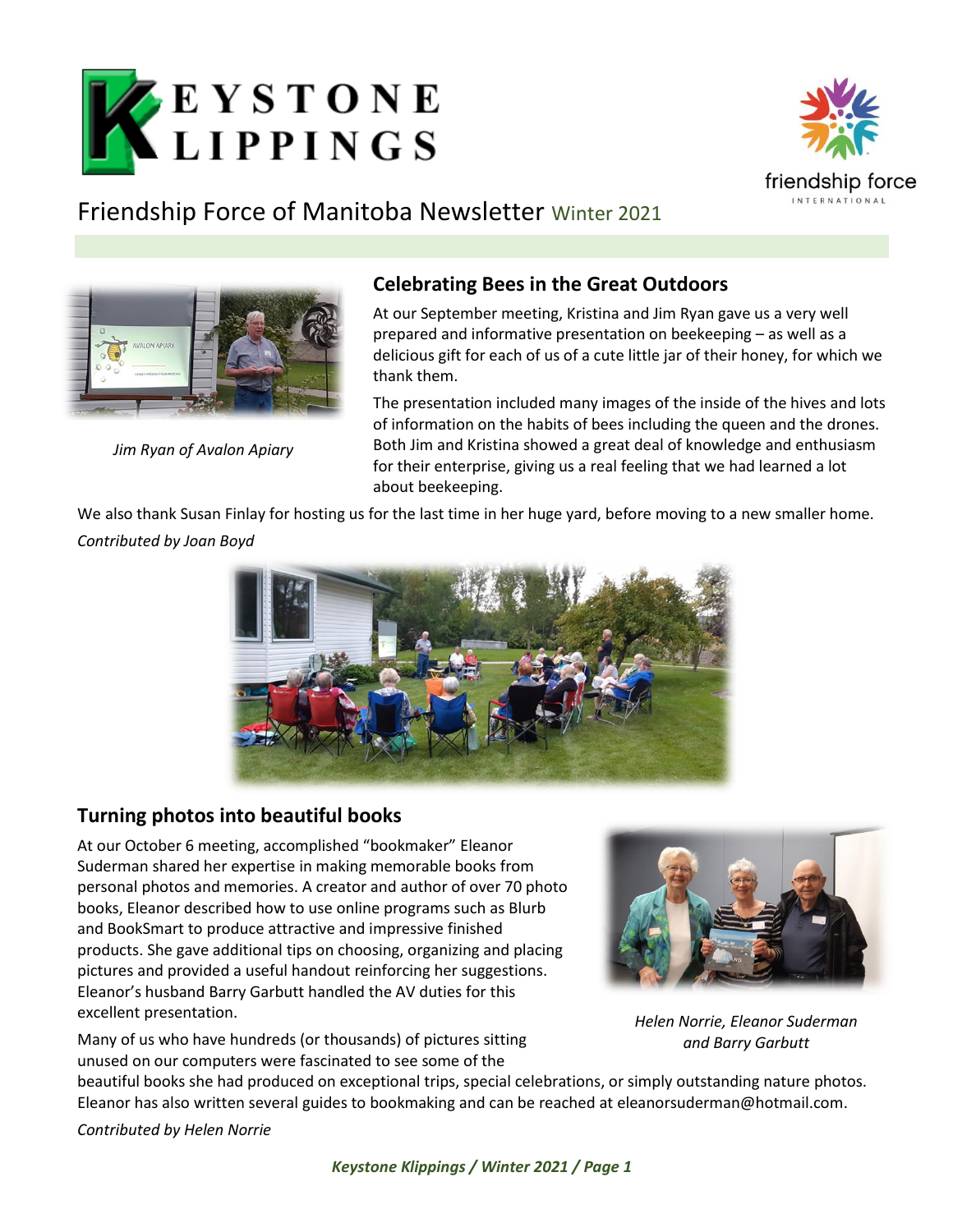# Events

### **Let's Party!**

**Holiday gathering Thursday, December 9 at 5:30 p.m.**

### **Norwood Hotel, 112 Marion Street**

Enjoy a plated dinner and visit the cash bar. After supper we will learn about festive customs followed in Holland and by families around the world who celebrate Chanukah.

It will be even more fun if you get involved in the other program activities. These include:

- $\checkmark$  Bring a Tin for the Bin. Donations will go to Winnipeg Harvest.
- $\checkmark$  Bring and buy baking. Please wrap your items securely and price it in even dollar amounts (like \$2 or \$3). Deliver your baking between 5:30 and 6:00 p.m. Sale starts at 6:00 p.m. Cash only.
- $\checkmark$  Dig out your ugliest sweater and enter the Ugly Sweater contest. You know you have at least one!
- $\checkmark$  Play games and win prizes. It may be your lucky day!
- $\checkmark$  Eat, drink and celebrate with friends.

All participants must show proof of current vaccination status. Please wear your membership badge!

*Contributed by Lynne Foley on behalf of the Program Committee*

### **FFM Joins Canadian Blood Services' "Partners for Life"**

FFM held its first group blood drive in September to help with the increasing demand. I was a little disappointed at first that only seven members had stepped up to donate but when I spoke with the Territory Manager at Canadian Blood Services, he informed me those were excellent numbers and that I should be very pleased. So, thank you to all those who took the time to donate!

I'm in the process of signing up FFM as a Partner for Life. We will have our own Team ID number which I will pass along to our members. This is an easy way to track donations made on behalf of the group. No matter when someone donates, their donation goes toward our yearly pledge.

Appointments are available for our group on **December 6 and 8**. Please make your appointment by booking online at [www.blood.ca](http://www.blood.ca/) or calling 1-888-2Donate (1-888-236-6283) and letting them know that you are booking on behalf of Friendship Force Manitoba.

Please note you can donate blood if you are 17 years and older and there is no longer any upper age limit. If you are unsure if you can donate, you may call Canadian Blood Services at 1-888-236-6283 and have a screening done over the phone with a nurse to ensure you are eligible before registering.

*While you may never know the patient who receives your donation, know that every donation you make matters. It matters not only to patients themselves but their loved ones, too.*

*Contributed by Diane Schipper*





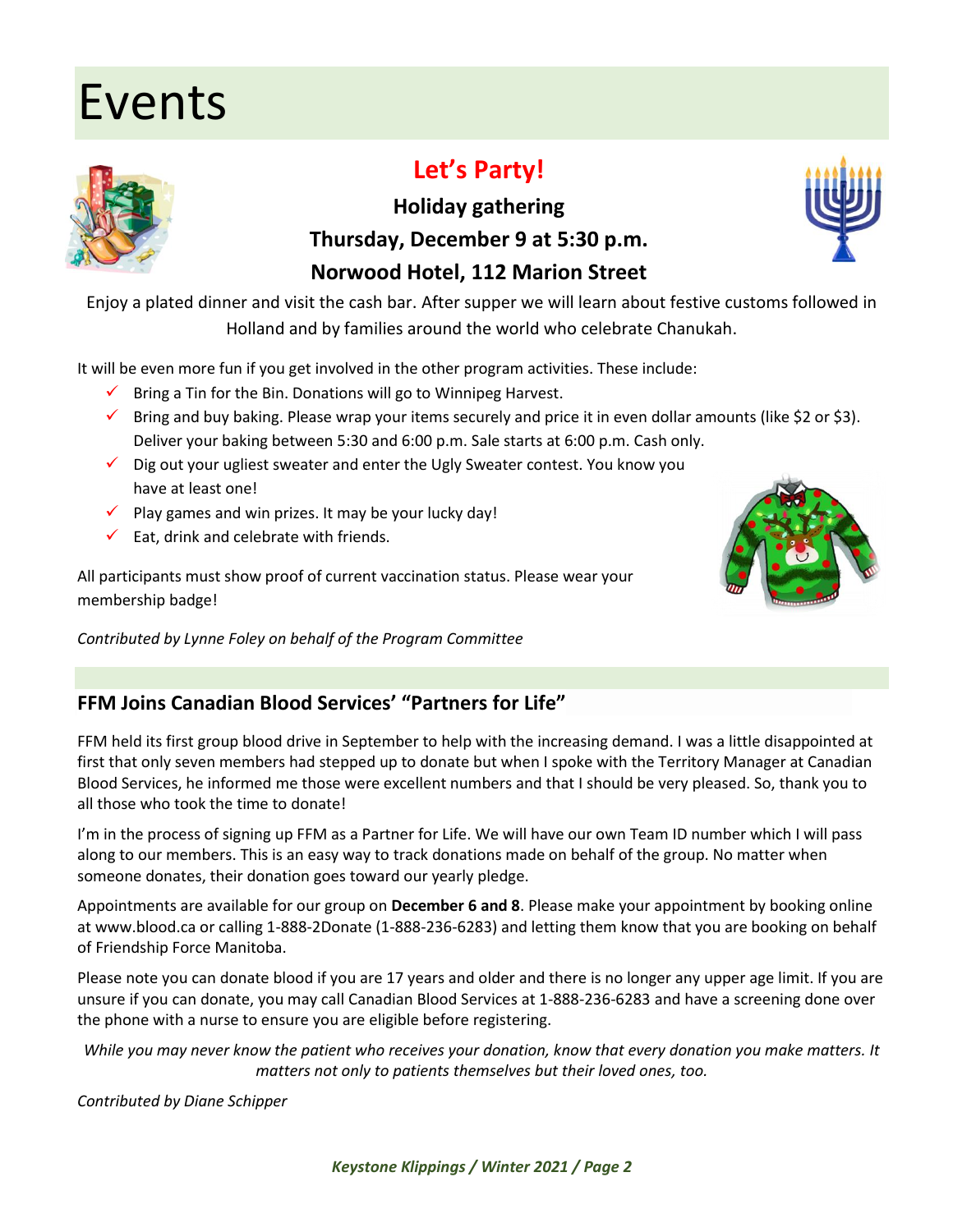# Travel

In spite of being in the fourth wave of the Covid-19 pandemic, Friendship Force International and FF Manitoba are making plans for Friendship Force journeys to resume.

As of mid-November, Tokyo's seven-day average of new infections was 24.4. That's well below the current rates in Manitoba. Japan has recently started relaxing its border restrictions for foreigners. Even with those positive steps, it is still too early to start booking flights. However, we are keeping our fingers crossed that FF Manitoba's multiweek journey to clubs in Japan will happen in March/April 2022. We are anticipating that 16 fully vaccinated ambassadors will be accommodated by fully vaccinated hosts in Japan.

Japan Journey Director Denise Lawson continues to be in regular contact with the various clubs in Japan. She is keeping an eye on the airline schedules and fares, and is reconnecting with the Toronto travel agent that had been recommended. Stay tuned for further details.

Our outbound journey requests for 2023 would normally be submitted now. The pandemic has altered the schedules, but FFI has allowed clubs to request their postponed 2021 journeys to 2023. We had been assigned to visit FF clubs in Seferihisar and Urla of Greater Izmir, Turkey.

Those clubs are only 30 kilometres apart so the Turkish clubs suggested that we visit only one of them. We have received a positive reply from one of the clubs. Therefore, we will confirm that week with FFI and will request a second week in another part of Turkey when the outbound request form comes out in January.

FF Manitoba anticipates two inbound journeys in 2022. FF Koriyama, which we plan to visit in the spring, hopes to visit us sometime in August. FF Lower Columbia (including any Ketchikan, Alaska ambassadors) anticipates visiting FF Manitoba in the second or third week of September. As noted in the last newsletter, FF Lower Columbia's club policy is that all of their ambassadors be fully vaccinated and they will only stay with hosts who are fully vaccinated.

In this time of uncertainty exact dates and other details are still pending for all of the above. In the

meantime, most FF Manitoba club members probably received their second Covid-19 doses several months ago so we will be eligible for booster shots soon. And don't forget about the seasonal influenza vaccine too. After coping with 30 months of the Covid-19 pandemic, one wouldn't want to have a bad case of the flu derailing one's journey plans!

Journey directors and journey committee members are needed for both of these incoming groups.

Don't forget about the FFI Virtual Experiences <https://blog.friendshipforce.org/virtual-experiences/> while you are waiting for the real thing.

*Susan Finlay, Journey Coordinator* 

#### **To go or not to go… Japan 2022**

We are still in a holding pattern waiting to see what happens with Covid numbers in Japan. Their government travel site states that opening to tourists will not happen until at least January or February. They have lessened the on-arrival quarantine period for business, foreign national and essential travellers. At present, we have no idea if tourists will be able to land in the new year without a period of quarantine. These are all unknown variables.

Both clubs in Japan which have been waiting for us for over a year are being very patient – they can respond with very short notice if we are able to travel. Presently, I am watching a multicity flight price Winnipeg to Hiroshima; Matsuyama to Sendai; Tokyo to Winnipeg. The price for these flights is fluctuating between \$1,650 and \$2,200 CDN. Travel from Hiroshima to Matsuyama, Sendai to Koriyama and Koriyama to Tokyo will be by ferry or train at an additional cost.

I have surveyed all ambassadors and people on the wait list to confirm interest. If you have not responded, please do so.

*Denise Lawson, Journey Director*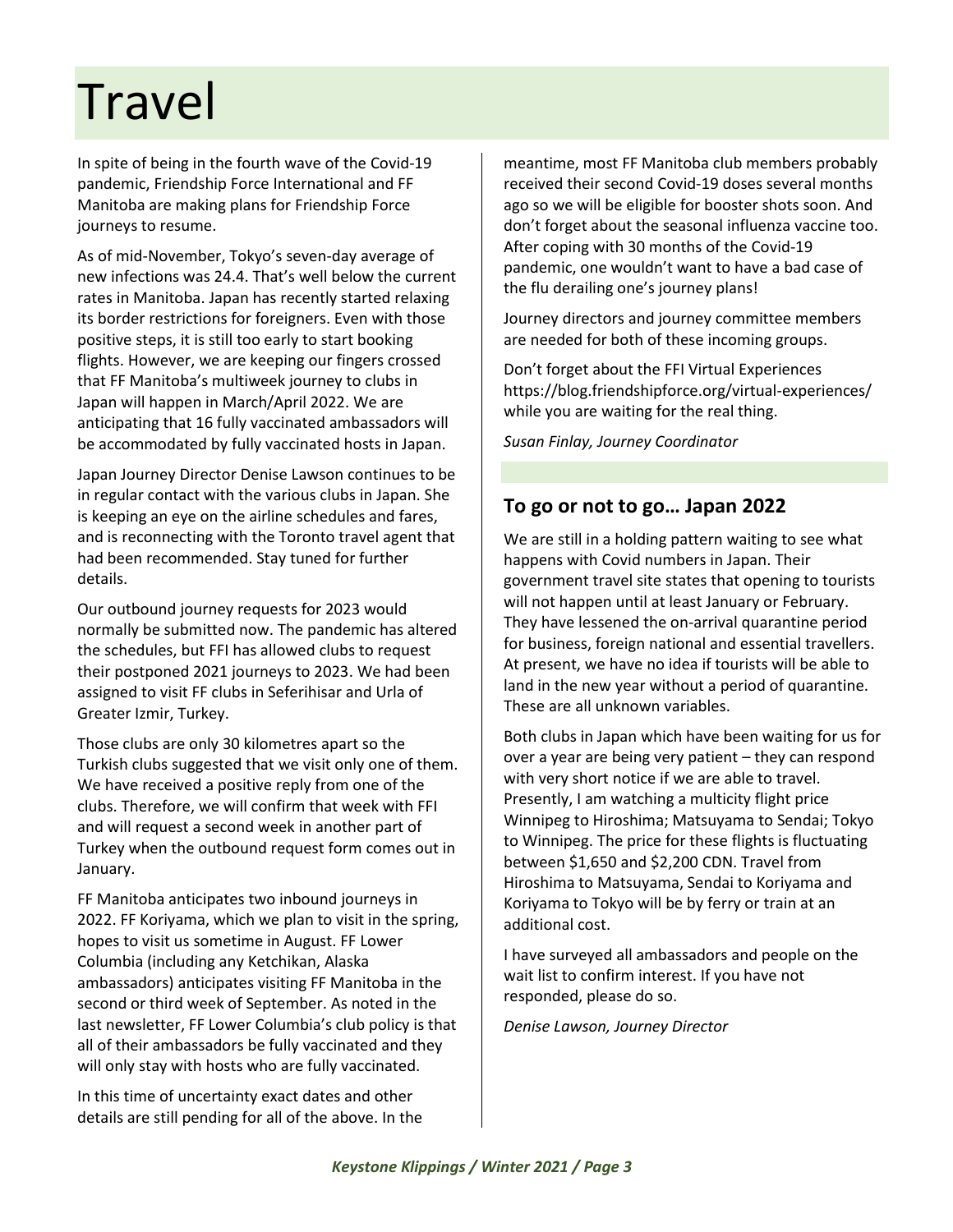# FFM: Brought to you by…

#### **President's Message**

We are coming to the end of a unique year. However, there was still much to be thankful for in 2021. We hope to welcome 2022 as a more normal year where we can have our in-person meetings and start travelling once more.

I would like to thank those who attended our AGM at the Norwood Hotel on Wednesday, November 3. We had 36 in attendance, which included two guests – Joan Boyd's guest, Brenda Barbour, and Helen Whetter's guest, Yingke Li. Welcome to Brenda Barbour, who became our newest member. It was also encouraging that many of you renewed your memberships, and we thank you for that.

I would like to thank Denise, Thelma, Sina and Diane and their committees, our elected board members, and also our committee chairs Lynne, Gail and Susan. We will be forming our committees for 2022 early in the new year. I would like to encourage all members to consider volunteering to serve on one of the following committees. Getting involved in this way is a very gratifying experience, and it also allows you to get a better picture of how Friendship Force works:

- Program
- Communications
- Audit
- History
- Membership
- Fundraising

Additional committees may be created as needed.

Our Program Committee is in the process of planning a fun Holiday Party. We hope to see all of you there wearing your "ugly holiday sweaters."

I am looking forward to 2022 and anticipate that it will be wonderful year. We have one outbound journey and two inbound journeys in the planning stages. We will keep our fingers crossed that they will happen. FFI is implementing changes that will enhance communication between clubs and all members

throughout the world such as sending out information in eight different languages.

Happy Holidays! Continue to stay safe and we look forward to travelling and hosting in 2022.

*Peggy Smith*



**2022 Board Members** Thelma Sures, Treasurer Denise Lawson, Vice President Lynda Walker, Secretary Peggy Smith, President

#### *Board Members (2021)*

**President:** Peggy Smith *phsmith448@gmail.com* **Vice President:** Denise Lawson *frdelaws@mts.net* **Secretary:** Diane Schipper *[dschipper@shaw.ca](mailto:dschipper@shaw.ca)* filling in for Sina Romsa

**Treasurer:** Thelma Sures *thelma@escape.ca Committee Chairs and Members*

**Journey Coordinator:** Susan Finlay *sufinlay@shaw.ca*, 204- 339-7956

**Past President:** Gail Keeley *[gailke@hotmail.ca](mailto:gailke@hotmail.ca), 204-257- 9837*

**Program Committee:** Lynne Foley

*[lynne\\_foley007@hotmail.com](mailto:lynne_foley007@hotmail.com)*, Diane Schipper, Helen Norrie, Joan Boyd, Kathy Hansell, Jacky Molyneux, Miriam Fenster

**Communications Committee:** Gail Keeley, Bev Phillips, Lynne Foley, Marilyn Ouimet, Lynda Walker (Facebook) *[lyndadawnwalker@gmail.com](mailto:lyndadawnwalker@gmail.com)*, Lynne Roberts, Shirley Twerdun, Douglas Jackson

**Newsletter Editor:** Bev Phillips 204-942-5453, *phillipb@mymts.net*

**Website**: Marilyn Ouimet *[mouimet1@me.com](mailto:mouimet1@me.com)* **Journey Director**: Denise Lawson, Japan 2022 *frdelaws@mts.net*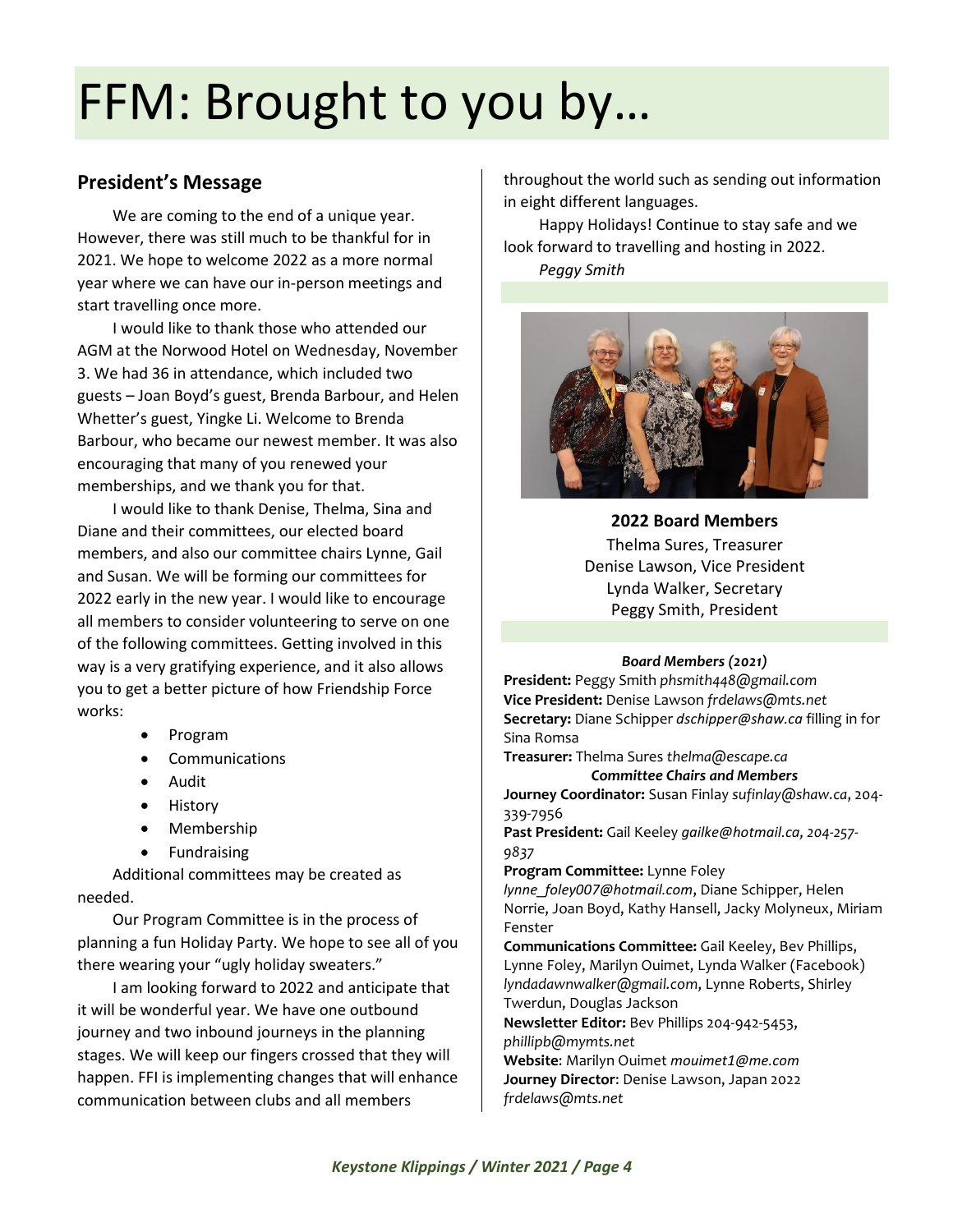# FFM Miscellany



### **FFM's Own Book Club**

After our 2019 FFM trip to Thailand, several of us formed a book club.

Every month, one of our nine members submits a book of their choice and we usually have a month to read it before our discussion. We met virtually throughout the Covid-19 restrictions but for the last three months were able to have more pleasurable in-person get-togethers, hosted by the person who submitted the book for that month.

Every book selection definitely expanded our interests in varied topics and perhaps even our favourite authors. Many books were very enjoyable and flowed with emotion that made you want to turn pages and race to the end. Others took their time to develop a theme and plot but eventually did reach a conclusion that was worth contemplation.

Nonetheless, every novel had memorable, thoughtprovoking moments and supplied much fodder for energetic discussions within our group. Many times words pulled at our hearts and touched our emotions. Expressing our thoughts and often baring our hearts openly and honestly has brought us closer together in friendship.

*Contributed by Kristina Ryan*

#### **New Member Orientation Returns**

Before the November meeting, I held the first new member orientation in a very long time. New members received a club polar bear pin, a name tag and an information folder about FFI and being part of a journey, a copy of our bylaws and our standing rules of order. I also briefly explained how the AGM and elections would proceed and encouraged them to get involved by joining one of the committees. There was a short Q and A and discussion before the new members returned to socializing.

We already have had one new member join, and there are rumours that a couple of others are interested in joining so these orientations may become more regular. If one is announced and you would like to join us, by all means sit in.

*Denise Lawson, Vice President and Membership Chair*





*We celebrated FFM's 25th anniversary at our November meeting with this delicious cake!*